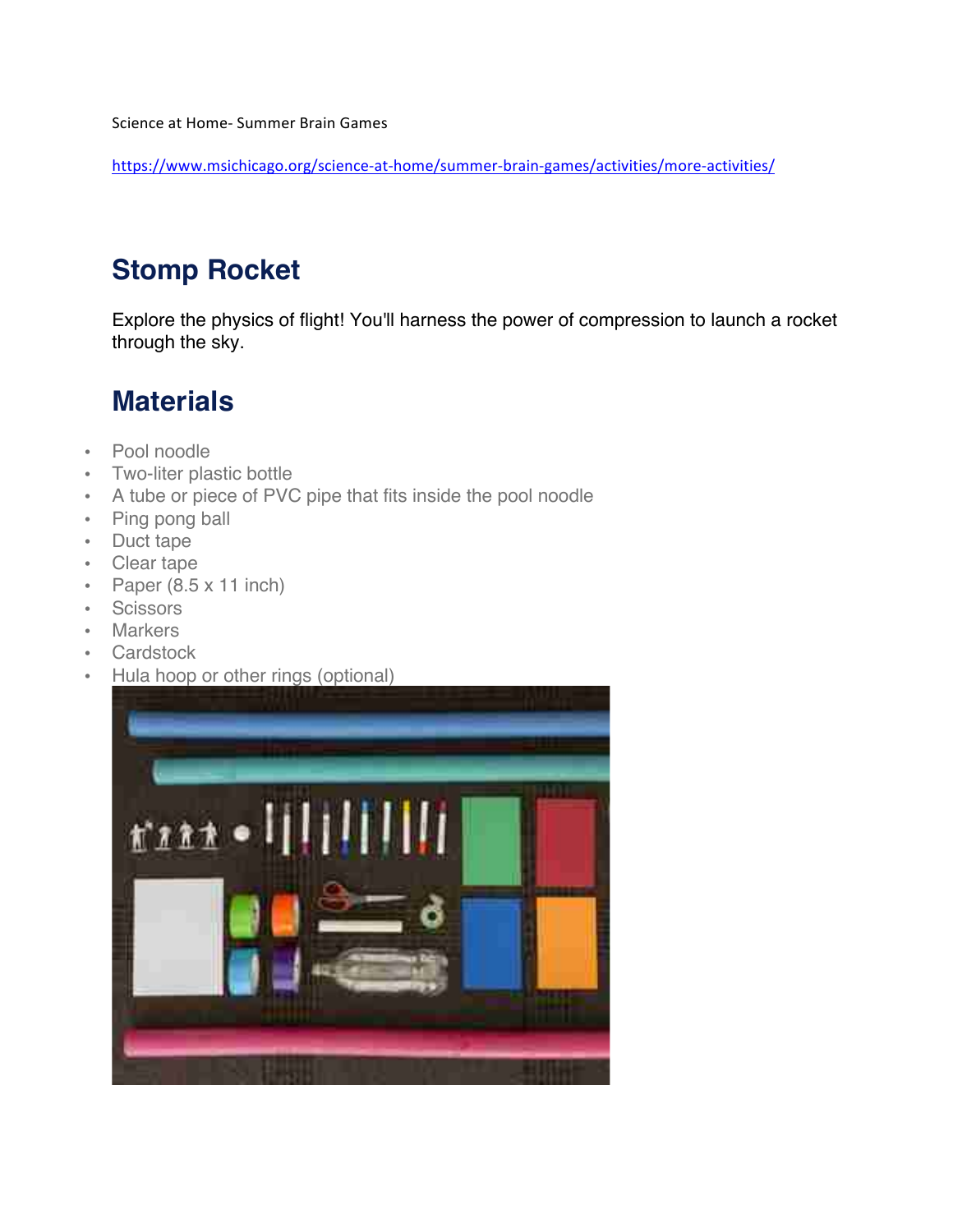# **Directions**

- 1. Build the stomp rocket launcher by inserting the mouth of the two-liter bottle into one end of the pool noodle. Secure thoroughly with duct tape, trying to make it as airtight as possible.
- 2. Insert the PVC pipe or tube into the other end of the pool noodle. This is the launch position for your rocket.
- 3. Make your rocket by rolling an 8.5 by 11 piece of paper into a tube so that it fits around the outside of the launch tube. Don't make it tight; the paper should slide on and off. Tape it in place. This is the fuselage of your rocket.
- 4. Use clear tape to attach a ping pong ball to one end of the rocket's nose.
- 5. Cut some wings and rudders out of cardstock. Experiment with different shapes and sizes. Attach them to the fuselage with tape, and decorate if you'd like.
- 6. Load the rocket onto the tube. Place the two-liter bottle on the ground and aim the launcher. (It may be easier to ask a partner to hold the launcher for you.) Stomp on the bottle to watch the rocket fly! To launch again, just blow into the pool noodle until the bottle re-inflates.

## **What's happening?**

When you stomp on the bottle you compress, or squish, the air inside. This compressed air has to go somewhere, so it escapes through the easiest way out—which is the other end of the launcher. By placing the rocket over the other opening, this escaping air pushes it out of the way. If the compressed air didn't have an escape route, like the launching tube, the container would burst. That's why compressed air or gas containers like pressure cookers and propane gas cylinders always have a safety valve that keeps the pressure from getting too high.

# **Tips**

- If you don't have a pool noodle, any tube you can make airtight will work, such as a bike inner tube or PVC pipe.
- The duct tape or bottle will eventually wear out from all the stomping. When that happens, just cut off the end of the pool noodle and attach a new bottle.

Video: Youtube

Summer Brain Games 2016: Stomp Gliders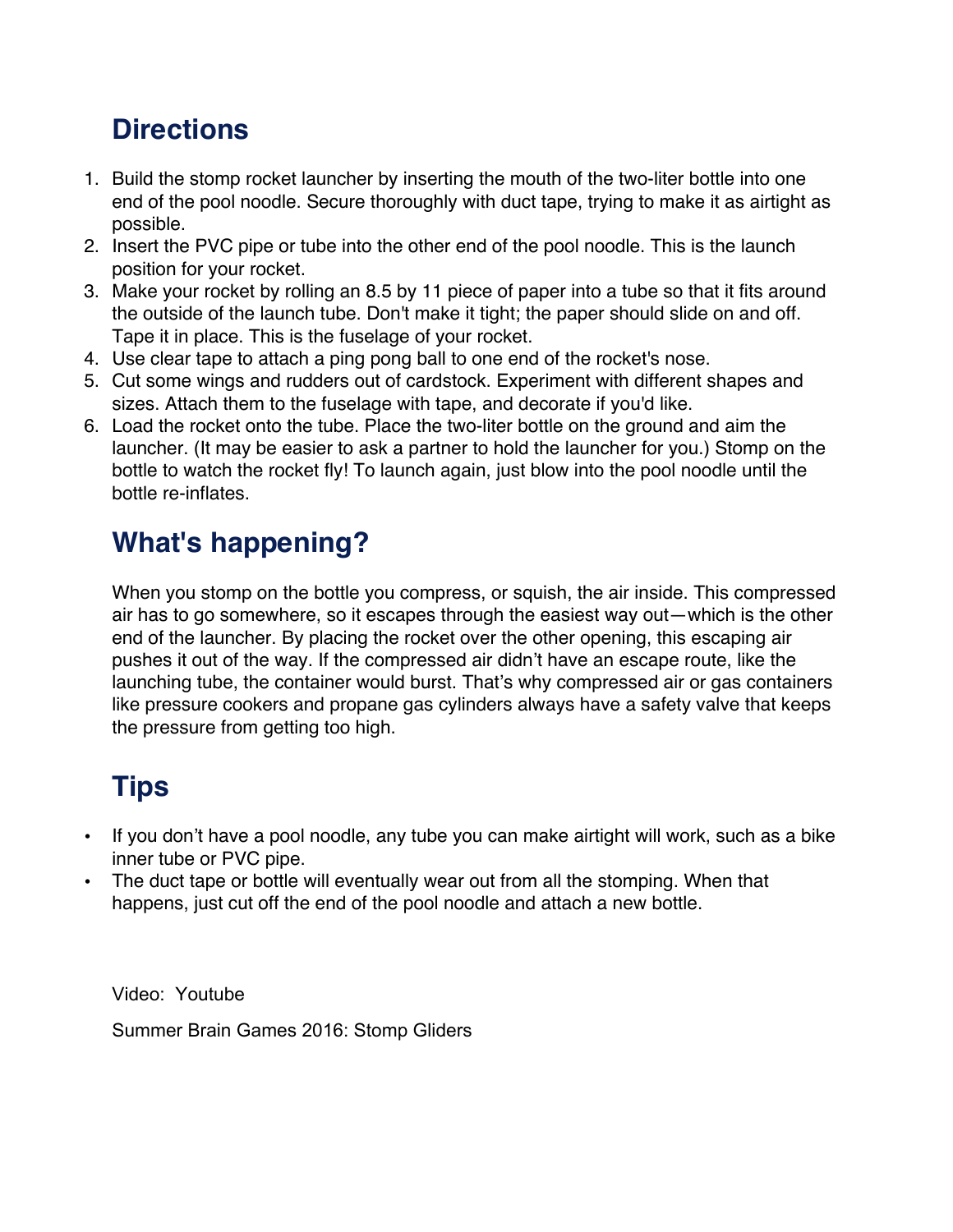#### **MAGNIFICENT MAGICAL MAGNETS**

**Description:** Become a magician and suspend objects with your mind! Or, at least magnets!

#### **Materials:**

- Bendy Drinking Straw
- Collapsible Cup
- Foldable Ruler
- Magnetic Field Viewer Card
- Magnets
- Washers

#### **Activity Plan:**

#### **Activity 1:**

1. Construct a bridge by suspending the ruler between two supports. Supports can be cups, books, glasses...etc. Make sure that ruler is suspended at least 10 inches in the air.

2. In the middle of the suspended ruler, place one magnet on top of the ruler and the other magnet on the underside of the ruler, under the magnet on top.

3. One at a time, suspend a washer from magnet on the underside of the ruler. Form a chain of washers.

4. Suspend as many washers as you can. How many washers are in your chain?

5. Use the straw to gently blow the bottom washer to make it spin! How fast and how long does the washer spin?

6. Can you attach more washers to the magnet under the bridge? No restrictions they don't have to form a chain. Explore, investigate and how many washers can attach under the bridge.

#### **Activity 2:**

1. Use the same ruler from the first activity and create a lower bridge by using two magnets and the collapsible cups as the supports.

2. Create a two-ring chain by suspending two washers from the magnet on the underside of the ruler.

3. Take both washers and lower them to the table.

4. Make sure the washers are standing one on top of the other and not attached to the magnet.

5. With the straw, gently blow the stack of washers to make them both spin! How fast and how long do the washers spin?

6. What happens if you put your finger or a straw between the washers and the magnets?

#### **What's Happening:**

One property of magnets is that they **attract** some objects, just like one property of water is that it's wet. Magnets have **magnetic force**, the property of attracting some objects or pushing objects away. The force called magnetism happens when the atoms in the magnet line up. Although, we cannot see the atoms line up, we can experience what happens to an object when it's near a magnet. Use the magnetic field viewer card and investigate the magnets. What do you notice? Use it and take a closer look at other magnets you may have around you. Remember, magic is just science you don't understand yet!